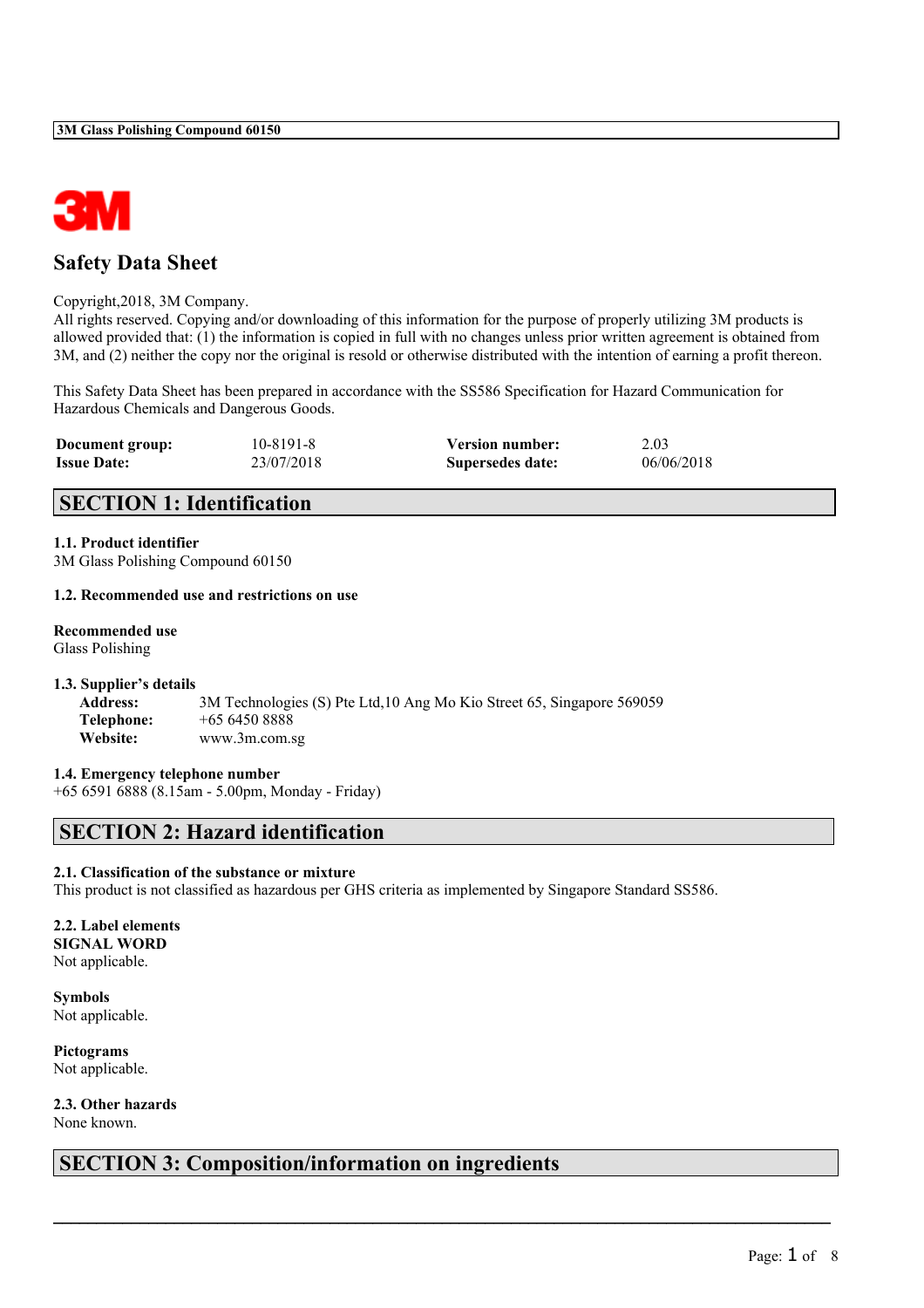#### **3M Glass Polishing Compound 60150**

#### This material is a mixture.

| Ingredient          | <b>CAS Nbr</b> | $\frac{1}{2}$ by Wt |
|---------------------|----------------|---------------------|
| Water               | 7732-18-5      | $70 -$<br>80        |
| Cerium Oxide (CeO2) | 1306-38-3      | 30<br>$15 -$        |
| Lanthanum Oxide     | 1312-81-8      | $\Omega$ -          |

# **SECTION 4: First aid measures**

#### **4.1. Description of first aid measures**

#### **Inhalation**

Remove person to fresh air. If you feel unwell, get medical attention.

#### **Skin contact**

Wash with soap and water. If signs/symptoms develop, get medical attention.

#### **Eye contact**

Flush with large amounts of water. Remove contact lenses if easy to do. Continue rinsing. If signs/symptoms persist, get medical attention.

 $\mathcal{L}_\mathcal{L} = \{ \mathcal{L}_\mathcal{L} = \{ \mathcal{L}_\mathcal{L} = \{ \mathcal{L}_\mathcal{L} = \{ \mathcal{L}_\mathcal{L} = \{ \mathcal{L}_\mathcal{L} = \{ \mathcal{L}_\mathcal{L} = \{ \mathcal{L}_\mathcal{L} = \{ \mathcal{L}_\mathcal{L} = \{ \mathcal{L}_\mathcal{L} = \{ \mathcal{L}_\mathcal{L} = \{ \mathcal{L}_\mathcal{L} = \{ \mathcal{L}_\mathcal{L} = \{ \mathcal{L}_\mathcal{L} = \{ \mathcal{L}_\mathcal{$ 

#### **If swallowed**

Rinse mouth. If you feel unwell, get medical attention.

#### **4.2. Most important symptoms and effects, both acute and delayed**

See Section 11.1 Information on toxicological effects

# **4.3. Indication of any immediate medical attention and special treatment required**

Not applicable

## **SECTION 5: Fire-fighting measures**

#### **5.1. Suitable extinguishing media**

Material will not burn. Non-combustible. Use a fire fighting agent suitable for surrounding fire.

## **5.2. Special hazards arising from the substance or mixture**

None inherent in this product.

#### **Hazardous Decomposition or By-Products**

**Substance Condition** None known. During combustion.

#### **5.3. Special protective actions for fire-fighters**

No special protective actions for fire-fighters are anticipated.

## **SECTION 6: Accidental release measures**

#### **6.1. Personal precautions, protective equipment and emergency procedures** Ventilate the area with fresh air. Observe precautions from other sections.

## **6.2. Environmental precautions**

Avoid release to the environment.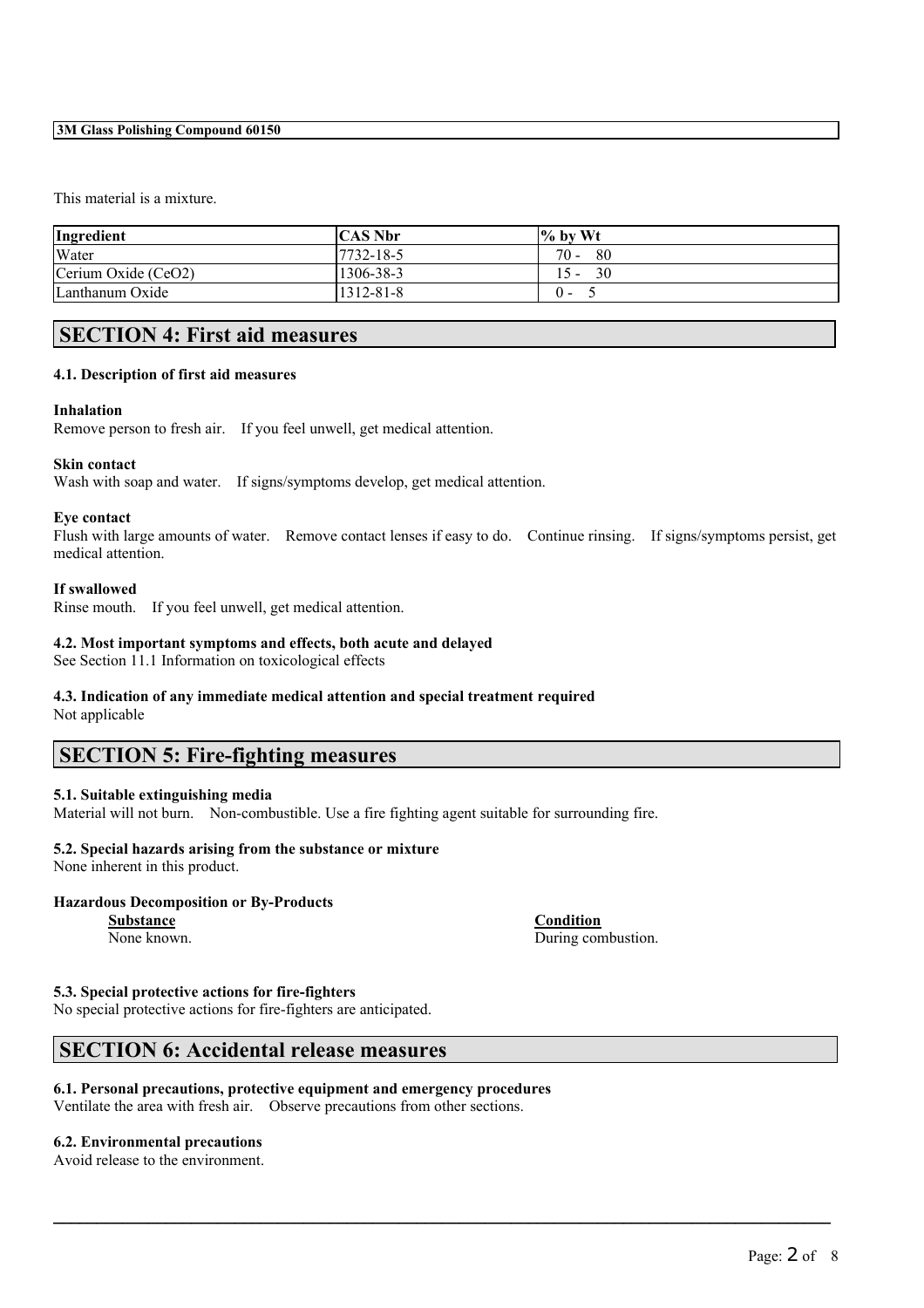#### **6.3. Methods and material for containment and cleaning up**

Contain spill. Working from around the edges of the spill inward, cover with bentonite, vermiculite, or commercially available inorganic absorbent material. Mix in sufficient absorbent until it appears dry. Collect as much of the spilled material as possible. Place in a closed container approved for transportation by appropriate authorities. Clean up residue with detergent and water. Seal the container. Dispose of collected material as soon as possible in accordance with applicable local/regional/national/international regulations.

## **SECTION 7: Handling and storage**

#### **7.1. Precautions for safe handling**

For industrial or professional use only. Avoid breathing of dust created by sanding, grinding or machining. Do not eat, drink or smoke when using this product. Wash thoroughly after handling. Avoid release to the environment.

#### **7.2. Conditions for safe storage including any incompatibilities**

No special storage requirements.

## **SECTION 8: Exposure controls/personal protection**

#### **8.1 Control parameters**

#### **Occupational exposure limits**

No occupational exposure limit values exist for any of the components listed in Section 3 of this Safety Data Sheet.

#### **8.2. Exposure controls**

#### **8.2.1. Engineering controls**

Not applicable.

#### **8.2.2. Personal protective equipment (PPE)**

#### **Eye/face protection**

Select and use eye/face protection to prevent contact based on the results of an exposure assessment. The following eye/face protection(s) are recommended: Safety glasses with side shields.

#### **Skin/hand protection**

No chemical protective gloves are required.

#### **Respiratory protection**

An exposure assessment may be needed to decide if a respirator is required. If a respirator is needed, use respirators as part of a full respiratory protection program. Based on the results of the exposure assessment, select from the following respirator type(s) to reduce inhalation exposure:

 $\mathcal{L}_\mathcal{L} = \{ \mathcal{L}_\mathcal{L} = \{ \mathcal{L}_\mathcal{L} = \{ \mathcal{L}_\mathcal{L} = \{ \mathcal{L}_\mathcal{L} = \{ \mathcal{L}_\mathcal{L} = \{ \mathcal{L}_\mathcal{L} = \{ \mathcal{L}_\mathcal{L} = \{ \mathcal{L}_\mathcal{L} = \{ \mathcal{L}_\mathcal{L} = \{ \mathcal{L}_\mathcal{L} = \{ \mathcal{L}_\mathcal{L} = \{ \mathcal{L}_\mathcal{L} = \{ \mathcal{L}_\mathcal{L} = \{ \mathcal{L}_\mathcal{$ 

Half facepiece or full facepiece air-purifying respirator suitable for particulates

For questions about suitability for a specific application, consult with your respirator manufacturer.

## **SECTION 9: Physical and chemical properties**

| 9.1. Information on basic physical and chemical properties |            |  |  |  |
|------------------------------------------------------------|------------|--|--|--|
| <b>Physical state</b>                                      | Liquid.    |  |  |  |
| <b>Specific Physical Form:</b>                             | Dispersion |  |  |  |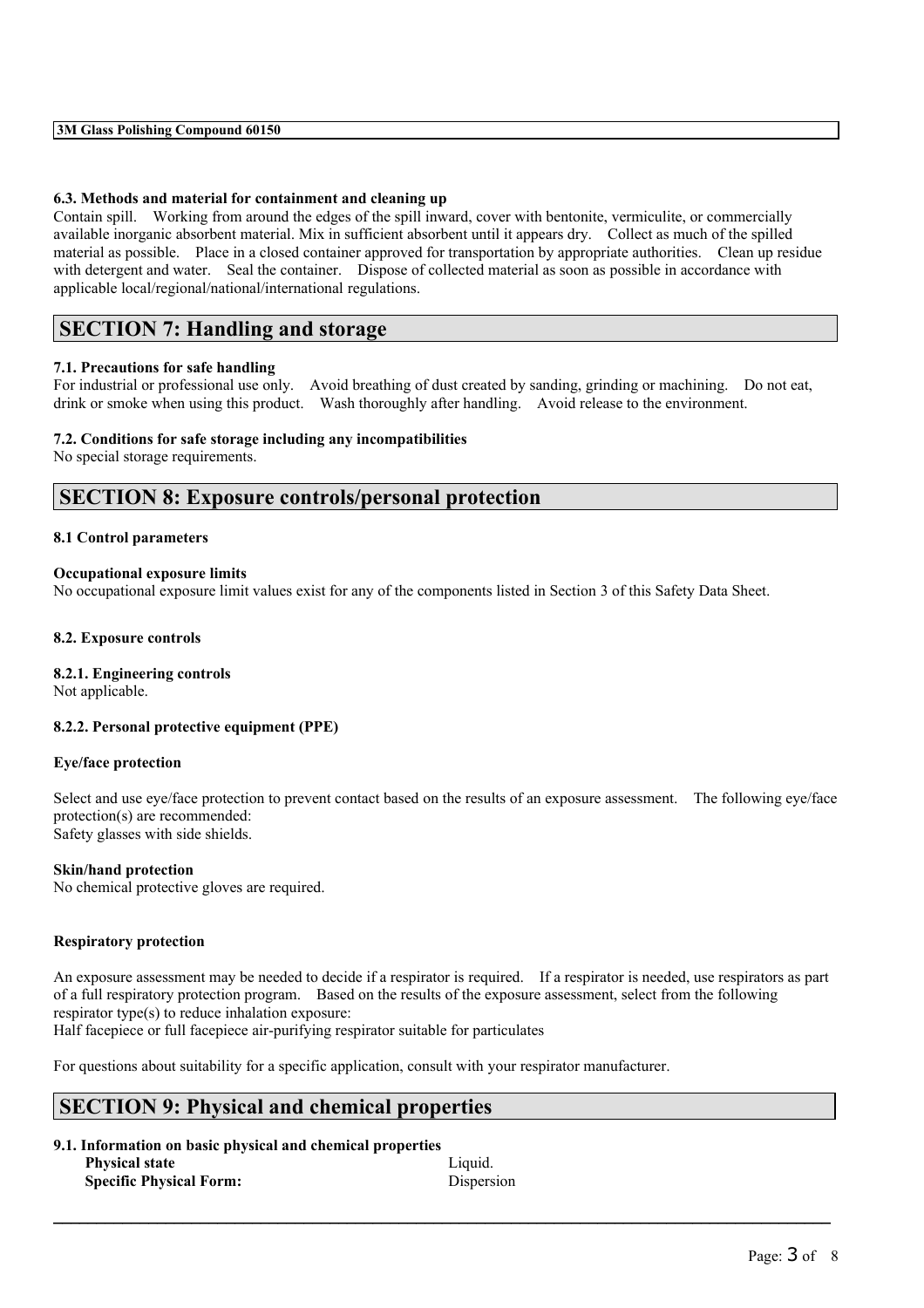| Appearance/Odour                                  | Tan liquid, no odour                       |
|---------------------------------------------------|--------------------------------------------|
| <b>Odour threshold</b>                            | No data available.                         |
| pН                                                | $6 - 9$                                    |
| <b>Melting point/Freezing point</b>               | Not applicable.                            |
| Boiling point/Initial boiling point/Boiling range | 100 °C                                     |
| <b>Flash point</b>                                | No flash point                             |
| <b>Evaporation rate</b>                           | No data available.                         |
| <b>Flammability (solid, gas)</b>                  | Not applicable.                            |
| <b>Flammable Limits(LEL)</b>                      | Not applicable.                            |
| <b>Flammable Limits(UEL)</b>                      | Not applicable.                            |
| Vapour pressure                                   | 2,333.1 Pa [@ 20 °C]                       |
| <b>Vapour density</b>                             | No data available.                         |
| <b>Relative density</b>                           | 2.4 - 2.5 $[RefStd:WATER=1]$               |
| <b>Water solubility</b>                           | Moderate                                   |
| Solubility- non-water                             | No data available.                         |
| Partition coefficient: n-octanol/water            | No data available.                         |
| <b>Autoignition temperature</b>                   | Not applicable.                            |
| <b>Decomposition temperature</b>                  | No data available.                         |
| <b>Viscosity</b>                                  | No data available.                         |
| Molecular weight                                  | No data available.                         |
| Volatile organic compounds (VOC)                  | 0 % [Details: Calculated]                  |
| <b>Percent volatile</b>                           | 78 % [Details: Calculated including water] |
| VOC less H2O & exempt solvents                    | 0.04 g/l [Details: Calculated]             |
|                                                   |                                            |

# **SECTION 10: Stability and reactivity**

#### **10.1 Reactivity**

This material is considered to be non reactive under normal use conditions

## **10.2 Chemical stability**

Stable.

# **10.3 Possibility of hazardous reactions**

Hazardous polymerisation will not occur.

#### **10.4 Conditions to avoid** None known.

**10.5 Incompatible materials**

None known.

#### **10.6 Hazardous decomposition products Substance Condition**

None known.

Refer to section 5.2 for hazardous decomposition products during combustion.

# **SECTION 11: Toxicological information**

The information below may not be consistent with the material classification in Section 2 if specific ingredient **classifications are mandated by a competent authority. In addition, toxicological data on ingredients may not be** reflected in the material classification and/or the signs and symptoms of exposure, because an ingredient may be present below the threshold for labelling, an ingredient may not be available for exposure, or the data may not be

 $\mathcal{L}_\mathcal{L} = \{ \mathcal{L}_\mathcal{L} = \{ \mathcal{L}_\mathcal{L} = \{ \mathcal{L}_\mathcal{L} = \{ \mathcal{L}_\mathcal{L} = \{ \mathcal{L}_\mathcal{L} = \{ \mathcal{L}_\mathcal{L} = \{ \mathcal{L}_\mathcal{L} = \{ \mathcal{L}_\mathcal{L} = \{ \mathcal{L}_\mathcal{L} = \{ \mathcal{L}_\mathcal{L} = \{ \mathcal{L}_\mathcal{L} = \{ \mathcal{L}_\mathcal{L} = \{ \mathcal{L}_\mathcal{L} = \{ \mathcal{L}_\mathcal{$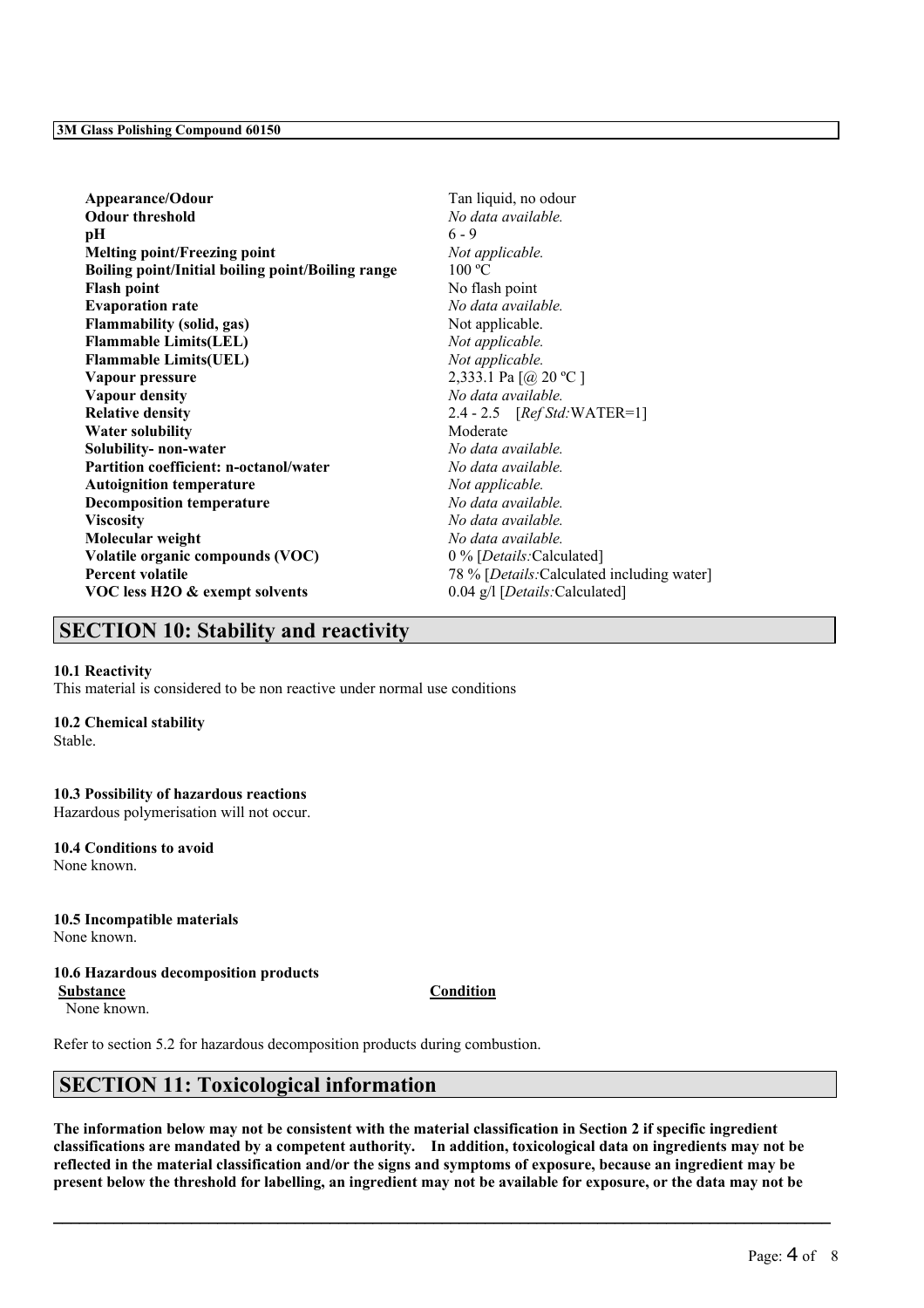**3M Glass Polishing Compound 60150**

**relevant to the material as a whole.**

#### **11.1 Information on Toxicological effects**

#### **Signs and Symptoms of Exposure**

#### Based on test data and/or information on the components, this material may produce the following health effects:

#### **Inhalation**

Dust from grinding, sanding or machining may cause irritation of the respiratory system. Signs/symptoms may include cough, sneezing, nasal discharge, headache, hoarseness, and nose and throat pain.

#### **Skin contact**

Contact with the skin during product use is not expected to result in significant irritation.

#### **Eye contact**

Dust created by grinding, sanding, or machining may cause eye irritation. Signs/symptoms may include redness, swelling, pain, tearing, and blurred or hazy vision.

#### **Ingestion**

Gastrointestinal irritation: Signs/symptoms may include abdominal pain, stomach upset, nausea, vomiting and diarrhoea.

#### **Toxicological Data**

If a component is disclosed in section 3 but does not appear in a table below, either no data are available for that endpoint or the data are not sufficient for classification.

#### **Acute Toxicity**

| <b>Name</b>     | Route       | <b>Species</b> | Value                                             |
|-----------------|-------------|----------------|---------------------------------------------------|
| Overall product | Ingestion   |                | No data available; calculated $ATE > 5,000$ mg/kg |
| Lanthanum Oxide | Dermal      | Professio      | LD50 estimated to be $> 5,000$ mg/kg              |
|                 |             | nal            |                                                   |
|                 |             | judgeme        |                                                   |
|                 |             | nt             |                                                   |
| Lanthanum Oxide | Inhalation- | Rat            | $LC50 > 5.3$ mg/l                                 |
|                 | Dust/Mist   |                |                                                   |
|                 | (4 hours)   |                |                                                   |
| Lanthanum Oxide | Ingestion   | Rat            | $LD50 > 10,000$ mg/kg                             |

 $ATE = acute$  toxicity estimate

#### **Skin Corrosion/Irritation**

| <b>Name</b>     | $\sim$<br><b>Species</b> | Value                          |
|-----------------|--------------------------|--------------------------------|
| Lanthanum Oxide | Rabbit                   | ) significant irritation<br>NO |

#### **Serious Eye Damage/Irritation**

| Name            | $\sim$<br><b>Species</b> | $X$ $Y$ $Y$<br>Value |
|-----------------|--------------------------|----------------------|
|                 |                          |                      |
| Lanthanum Oxide | Rabbit                   | Mild irritant        |

#### **Skin Sensitisation**

| $\mathbf{X}$<br>Name | <b>Species</b> | Value          |
|----------------------|----------------|----------------|
| Lanthanum Oxide      | Guinea<br>pig  | Not classified |

 $\mathcal{L}_\mathcal{L} = \{ \mathcal{L}_\mathcal{L} = \{ \mathcal{L}_\mathcal{L} = \{ \mathcal{L}_\mathcal{L} = \{ \mathcal{L}_\mathcal{L} = \{ \mathcal{L}_\mathcal{L} = \{ \mathcal{L}_\mathcal{L} = \{ \mathcal{L}_\mathcal{L} = \{ \mathcal{L}_\mathcal{L} = \{ \mathcal{L}_\mathcal{L} = \{ \mathcal{L}_\mathcal{L} = \{ \mathcal{L}_\mathcal{L} = \{ \mathcal{L}_\mathcal{L} = \{ \mathcal{L}_\mathcal{L} = \{ \mathcal{L}_\mathcal{$ 

#### **Respiratory Sensitisation**

For the component/components, either no data are currently available or the data are not sufficient for classification.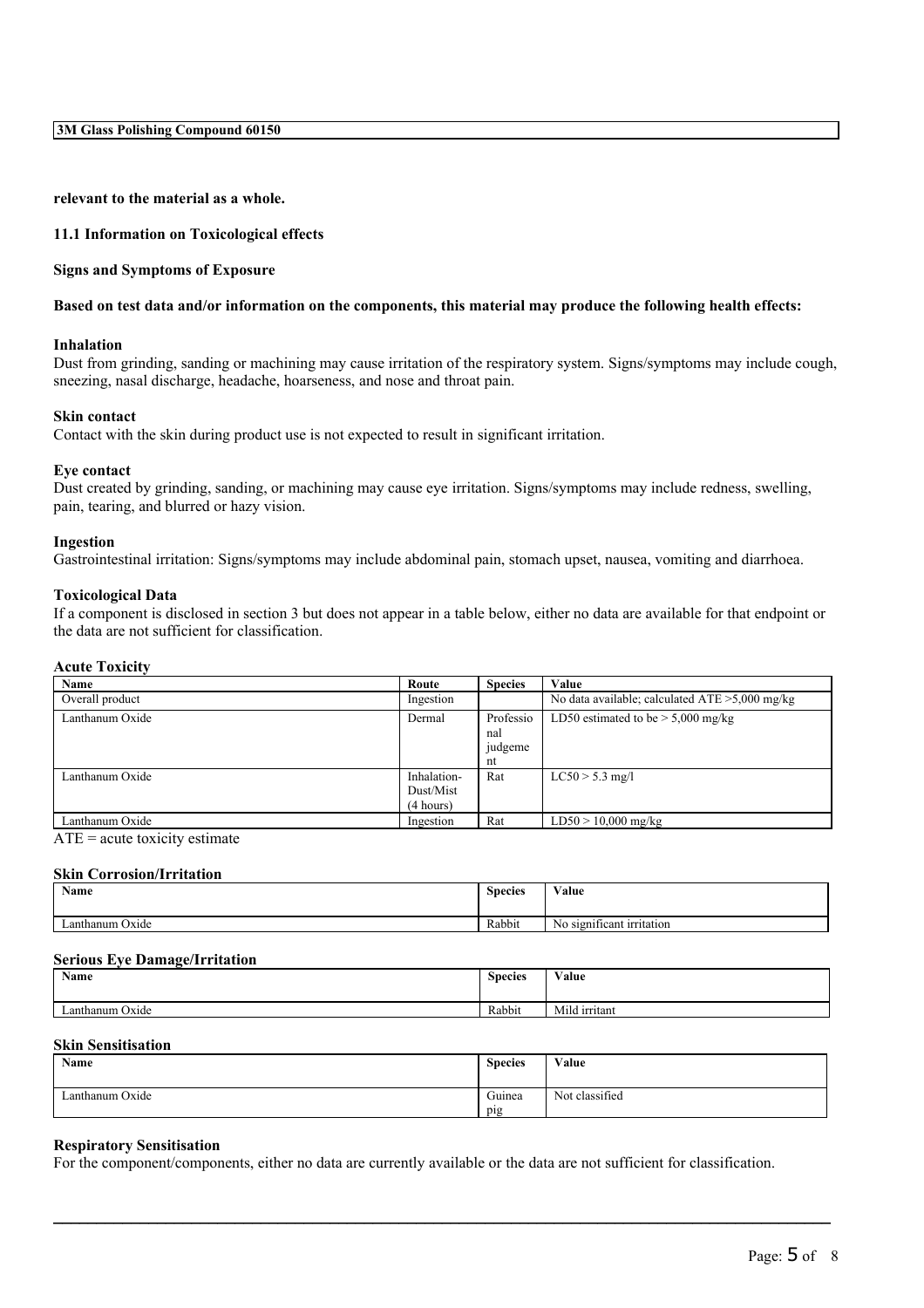#### **Germ Cell Mutagenicity**

For the component/components, either no data are currently available or the data are not sufficient for classification.

#### **Carcinogenicity**

For the component/components, either no data are currently available or the data are not sufficient for classification.

#### **Reproductive Toxicity**

#### **Reproductive and/or Developmental Effects**

For the component/components, either no data are currently available or the data are not sufficient for classification.

#### **Target Organ(s)**

#### **Specific Target Organ Toxicity - single exposure**

For the component/components, either no data are currently available or the data are not sufficient for classification.

#### **Specific Target Organ Toxicity - repeated exposure**

For the component/components, either no data are currently available or the data are not sufficient for classification.

#### **Aspiration Hazard**

For the component/components, either no data are currently available or the data are not sufficient for classification.

Please contact the address or phone number listed on the first page of the SDS for additional toxicological information **on this material and/or its components.**

## **SECTION 12: Ecological information**

The information below may not be consistent with the material classification in Section 2 if specific ingredient **classifications are mandated by a competent authority. Additional information leading to material classification in** Section 2 is available upon request. In addition, environmental fate and effects data on ingredients may not be reflected in this section because an ingredient is present below the threshold for labelling, an ingredient is not expected to be available for exposure, or the data is considered not relevant to the material as a whole.

#### **12.1. Toxicity**

#### **Acute aquatic hazard:**

Not acutely toxic to aquatic life by GHS criteria.

#### **Chronic aquatic hazard:**

Not chronically toxic to aquatic life by GHS criteria.

No product test data available.

| <b>Material</b> | <b>CAS Nbr</b> | Organism    | <b>Type</b>  | <b>Exposure</b> | <b>Test endpoint</b> | <b>Test result</b>     |
|-----------------|----------------|-------------|--------------|-----------------|----------------------|------------------------|
| Cerium Oxide    | 1306-38-3      | Green algae | Endpoint not | 72 hours        | Effect Level         | $>100 \text{ mg/l}$    |
| (CeO2)          |                |             | reached      |                 | 50%                  |                        |
| Cerium Oxide    | 1306-38-3      | Fathead     | Experimental | 96 hours        | Lethal Level         | $>100 \text{ mg/l}$    |
| (CeO2)          |                | lmınnow     |              |                 | 50%                  |                        |
| Cerium Oxide    | 1306-38-3      | Water flea  | Experimental | 148 hours       | Lethal Level         | $>100 \text{ mg/l}$    |
| (CeO2)          |                |             |              |                 | 50%                  |                        |
| Cerium Oxide    | 1306-38-3      | Water flea  | Experimental | $ 21$ days      | No obs Effect        | $100$ mg/l             |
| (CeO2)          |                |             |              |                 | Level                |                        |
| Lanthanum       | 1312-81-8      | Water flea  | Experimental | 148 hours       | EC50                 | $>100 \,\mathrm{mg}/l$ |
| Oxide           |                |             |              |                 |                      |                        |
| Lanthanum       | 1312-81-8      | Zebra Fish  | Experimental | 196 hours       | LC50                 | $>100 \text{ mg/l}$    |

 $\mathcal{L}_\mathcal{L} = \{ \mathcal{L}_\mathcal{L} = \{ \mathcal{L}_\mathcal{L} = \{ \mathcal{L}_\mathcal{L} = \{ \mathcal{L}_\mathcal{L} = \{ \mathcal{L}_\mathcal{L} = \{ \mathcal{L}_\mathcal{L} = \{ \mathcal{L}_\mathcal{L} = \{ \mathcal{L}_\mathcal{L} = \{ \mathcal{L}_\mathcal{L} = \{ \mathcal{L}_\mathcal{L} = \{ \mathcal{L}_\mathcal{L} = \{ \mathcal{L}_\mathcal{L} = \{ \mathcal{L}_\mathcal{L} = \{ \mathcal{L}_\mathcal{$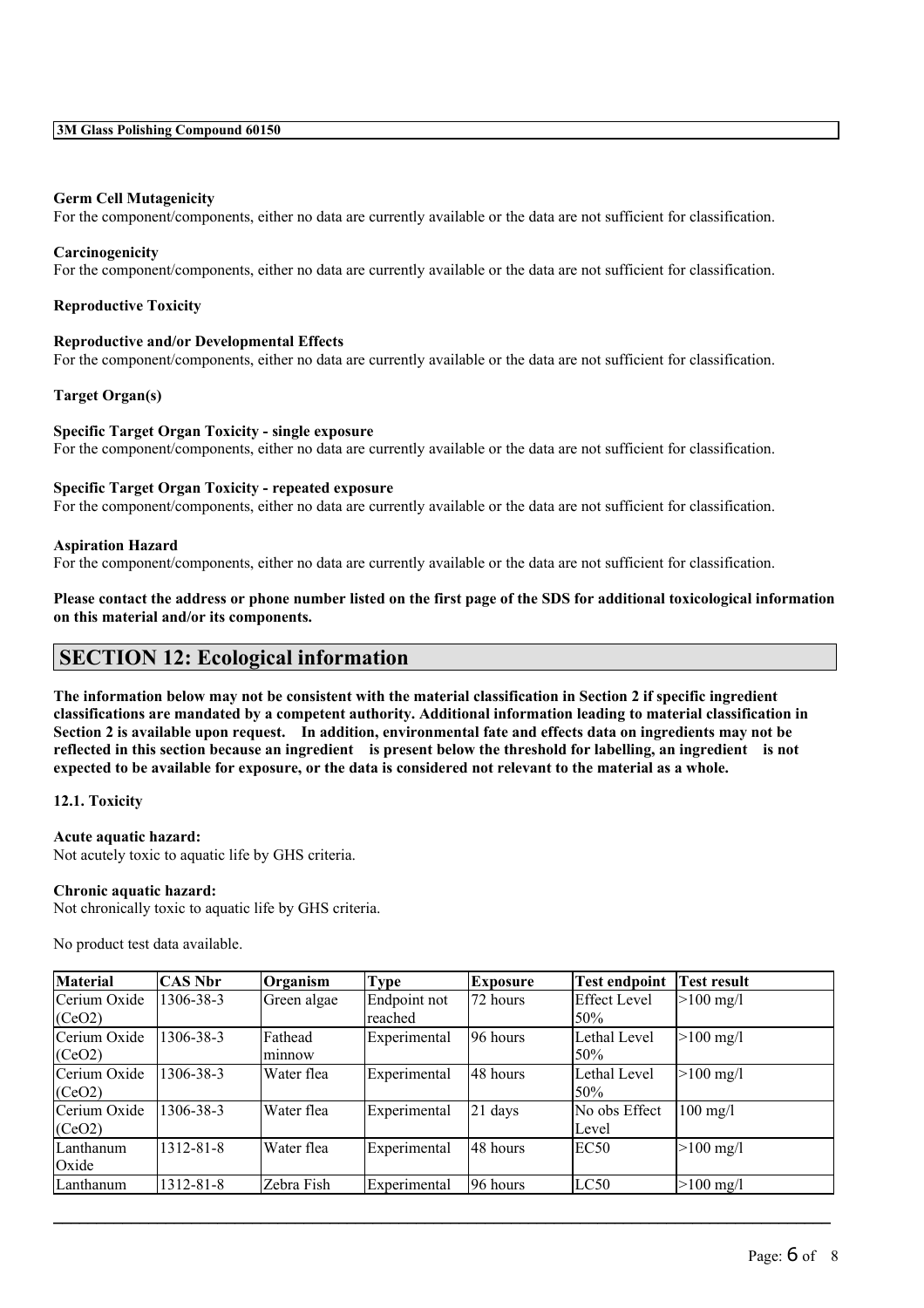#### **3M Glass Polishing Compound 60150**

| Oxide              |           |            |                     |             |      |             |
|--------------------|-----------|------------|---------------------|-------------|------|-------------|
| Lanthanum<br>Oxide | 1312-81-8 | Water flea | <i>Experimental</i> | 121<br>days | NOEC | $>100$ mg/l |

#### **12.2. Persistence and degradability**

| <b>Material</b> | CAS Nbr   | Test type           | Duration | <b>Study Type</b> | Test result | Protocol |
|-----------------|-----------|---------------------|----------|-------------------|-------------|----------|
| Cerium Oxide    | 1306-38-3 | Data not            |          |                   | IN/A        |          |
| (CeO2)          |           | lavailable-         |          |                   |             |          |
|                 |           | linsufficient       |          |                   |             |          |
| Lanthanum       | 1312-81-8 | Data not            |          |                   | ln/a        |          |
| Oxide           |           | lavailable-         |          |                   |             |          |
|                 |           | <i>insufficient</i> |          |                   |             |          |

#### **12.3 : Bioaccumulative potential**

| <b>Material</b> | CAS Nbr   | Test type         | <b>Duration</b> | <b>Study Type</b> | Test result | Protocol |
|-----------------|-----------|-------------------|-----------------|-------------------|-------------|----------|
| Cerium Oxide    | 1306-38-3 | Data not          | N/A             | N/A               | lN/A        | N/A      |
| (CeO2)          |           | available or      |                 |                   |             |          |
|                 |           | linsufficient for |                 |                   |             |          |
|                 |           | lclassification   |                 |                   |             |          |
| Lanthanum       | 1312-81-8 | Data not          | N/A             | N/A               | lN/A        | N/A      |
| Oxide           |           | lavailable or     |                 |                   |             |          |
|                 |           | insufficient for  |                 |                   |             |          |
|                 |           | lclassification   |                 |                   |             |          |

#### **12.4. Mobility in soil**

Please contact manufacturer for more details

#### **12.5 Other adverse effects**

No information available.

## **SECTION 13: Disposal considerations**

#### **13.1. Disposal methods**

Dispose of contents/ container in accordance with the local/regional/national/international regulations.

Prior to disposal, consult all applicable authorities and regulations to insure proper classification. Dispose of waste product in a permitted industrial waste facility. Empty and clean product containers may be disposed as non-hazardous waste. Consult your specific regulations and service providers to determine available options and requirements.

 $\mathcal{L}_\mathcal{L} = \{ \mathcal{L}_\mathcal{L} = \{ \mathcal{L}_\mathcal{L} = \{ \mathcal{L}_\mathcal{L} = \{ \mathcal{L}_\mathcal{L} = \{ \mathcal{L}_\mathcal{L} = \{ \mathcal{L}_\mathcal{L} = \{ \mathcal{L}_\mathcal{L} = \{ \mathcal{L}_\mathcal{L} = \{ \mathcal{L}_\mathcal{L} = \{ \mathcal{L}_\mathcal{L} = \{ \mathcal{L}_\mathcal{L} = \{ \mathcal{L}_\mathcal{L} = \{ \mathcal{L}_\mathcal{L} = \{ \mathcal{L}_\mathcal{$ 

## **SECTION 14: Transport Information**

#### **International Regulations**

**UN No.:** Not restricted for transport. **UN Proper shipping name:** Not restricted for transport. **Transportation Class (IMO):** None assigned **Transportation Class (IATA):** None assigned **Other Dangerous Goods Descriptions (IMO):** None assigned **Other Dangerous Goods Descriptions (IATA):** None assigned **Packing Group:** None assigned **Marine pollutant:** None assigned